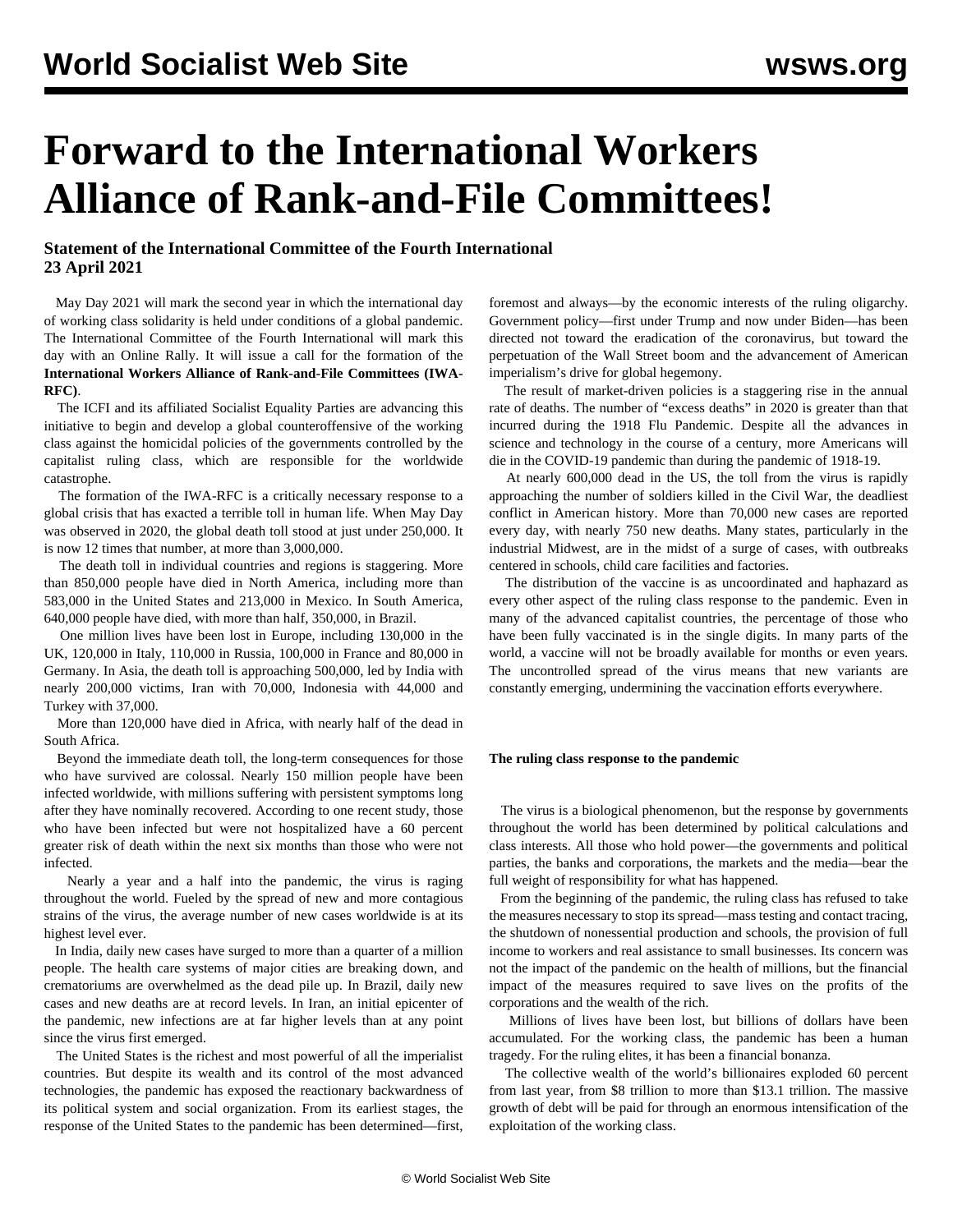In the course of the past 16 months, it has become absolutely clear that the response of capitalist governments to the pandemic is strictly determined by economic and geopolitical considerations. In justifying its policies of "malign neglect," the American ruling class differs from others only in the extent of its cynicism and deceit. In its rationalization of its criminal negligence, the US government can count on the collaboration of the media.

 Rejecting scientifically guided and realizable proposals for the global eradication of the COVID-19 virus, capitalist policy asserts that the pandemic must be accepted as a perpetual condition, an inescapable reality that the working class has to "live with," or, more accurately, die with. In the media, reports of daily deaths and the rise of new cases have receded into the background. The population is to be desensitized to mass death and human misery and encouraged to adopt a mood of passivity and fatalism.

 To the extent that its policy encounters opposition in the working class, the response of the ruling elites is to resort to repression and violence. Outright fascists and neo-Nazis are being mobilized around the banner of opposition to any restraint on business activity. Trump in the US and Bolsonaro in Brazil are naked expressions of an international phenomenon. The declaration of a Sri Lankan minister that the president should be "more like Hitler" expresses the authoritarian tendencies of the ruling elite in every country.

 And even amid mass death and social misery, the United States is intensifying its campaign against Russia and China. The latest military budget, approaching \$1 trillion, is the largest in history. The past year has witnessed a dangerous escalation of imperialist provocations against Russia and China. The American media, in particular, has attempted to incite popular hatred against China with entirely fabricated claims that the pandemic was caused by a virus manufactured in a "Wuhan lab." This lie has been supplemented by a vicious propaganda campaign accusing the Chinese government of carrying out genocide against the Uyghur people.

 The deliberate incitement of anti-Russian and anti-Chinese hatred is obviously directed toward legitimizing American and European preparations for war in pursuit of global imperialist interests. However, such propaganda and the military conflicts to which they lead serve an additional critical purpose: the deflection of growing domestic popular anger away from national governments and outward toward "foreign enemies." Governments will exploit the danger of war to escalate domestic political repression of mounting internal social opposition.

#### **For a counteroffensive of the international working class!**

 The pandemic is a world historical event that will reverberate for decades to come. In its impact, the pandemic can be compared to World War I. When the war broke out in July 1914, following the assassination of Austrian Archduke Franz Ferdinand, soldiers went off to the battlefield with the expectation that they would be home by Christmas. But the war continued, month after month, year after year. The death toll climbed from the thousands to the tens of thousands and then to the millions. The savage barbarity dragged on because it served the geopolitical interests of the capitalist powers and the profit interests of the war profiteers. It was brought to an end only through the intervention of the working class, culminating in the Russian Revolution of 1917.

 As with the war, so too with the pandemic. The pandemic will continue until there is a conscious and independent intervention of the working class to remove control of the management and direction of the response to the virus from the capitalist ruling elites and into its own hands.

Already, workers have begun to fight back, from autoworkers, health

care workers and educators in the US and Europe, to oil and railway workers in Brazil, to public transport workers in India. There is a growing understanding in the working class that the pandemic will not be stopped without emergency measures to implement lockdowns and school closures.

 Every effort of the working class to resist the policies of the ruling elite, however, comes into conflict with all of the institutions of the state and the entire framework of official politics. Whether explicitly right-wing or nominally "left," the official parties and political organizations in every major capitalist country have rejected the measures demanded by scientists and public health officials to stop the pandemic.

 As for the official trade unions, far from organizing opposition to the policies of the ruling class, they have helped implement them. These organizations are "unions" only in name. In actual practice, they long ago abandoned any defense of the interests of the workers they claim to represent and now function as co-conspirators of corporate management and the state.

 While the corporatist degeneration of the unions and their complete integration into the framework of management and the state is perhaps most grotesque in the United States, the same conditions prevail in every country. There has not been a single struggle waged by the unions against the ruling class policy of "herd immunity" and massive handouts to the rich.

#### **The International Workers Alliance of Rank-and-File Committees**

 For the working class to fight back, a path must be created to coordinate its struggles in different factories, industries and countries in opposition to the ruling class and the corporatist unions. For this purpose, the International Committee of the Fourth International and its affiliated Socialist Equality Parties are initiating the formation of the International Workers Alliance of Rank-and-File Committees (IWA-RFC).

 The IWA-RFC will work to develop the framework for new forms of independent, democratic and militant rank-and-file organizations of workers in factories, schools and workplaces on an international scale. The working class is ready to fight. But it is shackled by reactionary bureaucratic organizations that suppress every expression of resistance.

 It will be a means through which workers throughout the world can share information and organize a united struggle to demand protection for workers, the shutdown of unsafe facilities and nonessential production, and other emergency measures that are necessary to stop the spread of the virus.

 The ICFI is initiating the formation of this alliance on a global scale, which is the only way that the pandemic can be fought. The International Workers Alliance of Rank-and-File Committees, with the political assistance of the Fourth International and the Socialist Equality Parties, will strive to unify workers in a common worldwide struggle, opposing every effort by capitalist governments and the reactionary proponents of the innumerable forms of national, ethnic and racial chauvinism and identity politics to split up the working class into warring factions.

 Naturally, conditions confronting workers vary from region to region and country to country, and these may affect the choice of tactics. But it is undeniably true, in all countries, that the existing bureaucratized trade unions function as an institutionalized police force, determined to protect the corporate and financial interests of the ruling elites and their governments against growing popular resistance.

 New pathways for mass struggle must be created. More than 80 years ago, at a point in history when the degeneration of the existing trade union organizations was far less advanced than today, Leon Trotsky—the greatest